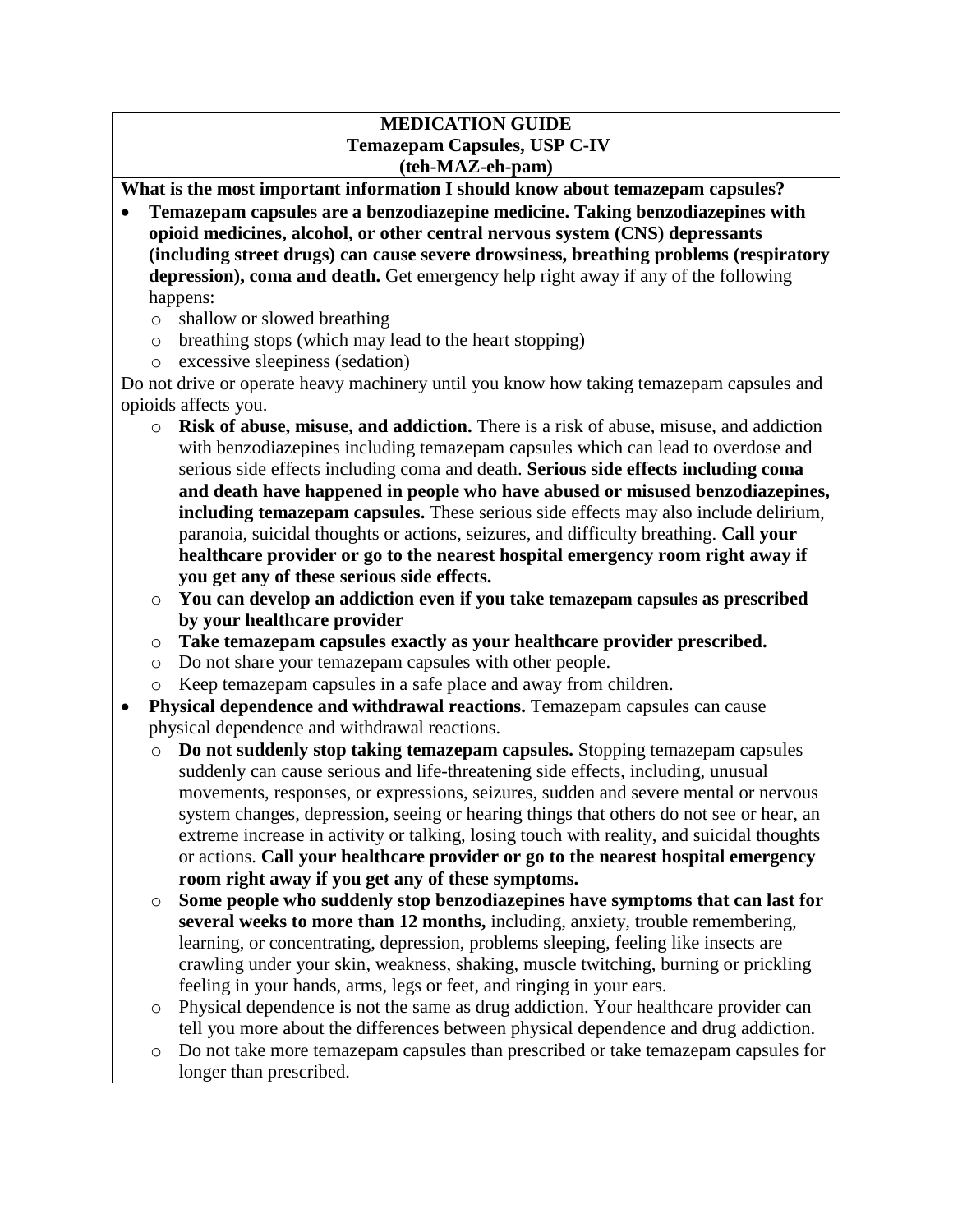- After taking temazepam capsules, you may get up out of bed while not being fully awake and do an activity that you do not know you are doing. The next morning, you may not remember that you did anything during the night. You have a higher chance for doing these activities if you drink alcohol or take other medicines that make you sleepy with temazepam capsules. Reported activities include:
	- o driving a car ("sleep-driving")
	- o making and eating food
	- o talking on the phone
	- o having sex
	- o sleep-walking

# **Call your healthcare provider right away if you find out that you have done any of the above activities after taking temazepam capsules.**

# **What are temazepam capsules?**

- Temazepam capsules are a prescription sleep medicine. Temazepam capsules are used in adults for the short-term (usually 7 to 10 days) treatment of a sleep problem called insomnia. Symptoms of insomnia include trouble falling asleep and waking up often during the night.
- Temazepam capsules are a federal controlled substance (C-IV) because it **contains temazepam that** can be abused or lead to dependence. Keep temazepam capsules in a safe place to prevent misuse and abuse. Selling or giving away temazepam capsules may harm others, and is against the law. Tell your healthcare provider if you have ever abused or been dependent on alcohol, prescription medicines or street drugs.
- It is not known if temazepam capsules are safe and effective in children.
- It is not known if temazepam capsules are safe and effective for use longer than 2 weeks.

## **Do not take temazepam capsules if you:**

• are allergic to temazepam or any of the ingredients in temazepam capsules. See the end of this Medication Guide for a complete list of ingredients in temazepam capsules.

# **Before you take temazepam capsules, tell your healthcare provider about all of your medical conditions, including if you:**

- have a history of depression, mental illness or, suicidal thoughts
- have a history of drug or alcohol abuse or addiction
- have lung disease or breathing problems
- are pregnant or plan to become pregnant. Temazepam capsules may cause birth defects or harm your unborn baby.
- are breastfeeding, or plan to breastfeed. Temazepam capsules may pass through your breast milk and may harm your baby. Talk to your healthcare provider about the best way to feed your baby if you take temazepam capsules.

# **Tell your healthcare provider about all of the medicines you take, including prescription and over-the-counter medicines, vitamins, and herbal supplements.**

Taking temazepam capsules with certain other medicines can cause side effects or affect how well temazepam capsules or the other medicines work. Do not start or stop other medicines without talking to your healthcare provider.

Do not take temazepam capsules with other medicines that can make you sleepy unless your healthcare provider tells you to.

**How should I take temazepam capsules?**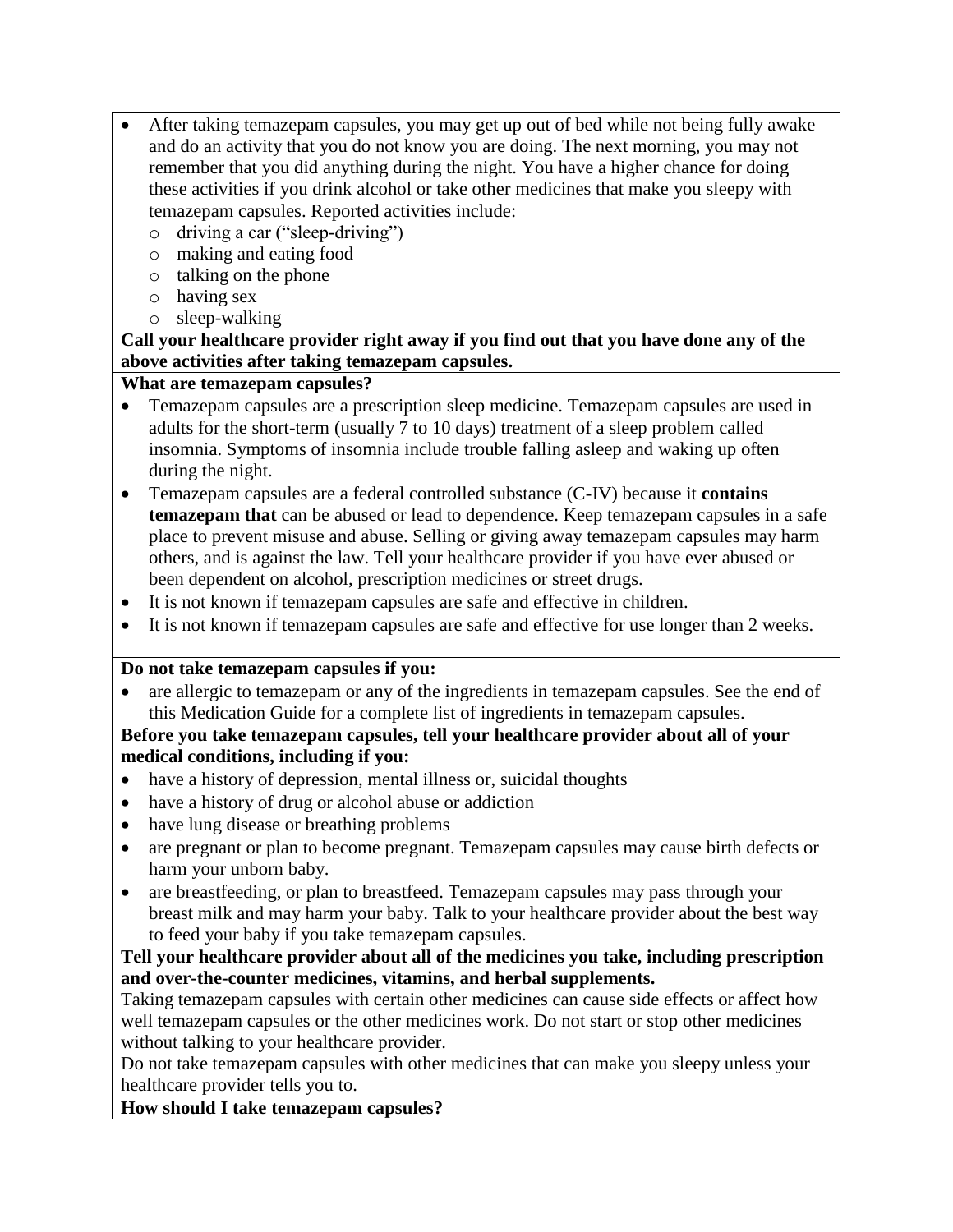- **See "What is the most important information I should know about temazepam capsules?"**
- Take temazepam capsules exactly as your healthcare providers tell you to take it. Take temazepam capsules right before you get into bed.
- Do not take temazepam capsules unless you are able to get a full night's sleep before you must be active again.
- If you take too much temazepam capsules or overdose, get emergency treatment right away.

**What are the possible side effects of temazepam capsules? Temazepam capsules may cause serious side effects, including:**

- **See "What is the most important information I should know about temazepam capsules?"**
- **Abnormal thoughts and behavior.** Symptoms include more outgoing or aggressive behavior than normal, confusion, agitation, hallucinations, worsening of depression, and suicidal thoughts.
- **Severe allergic reactions.** Symptoms include swelling of the tongue or throat, trouble breathing, and nausea and vomiting. Get emergency medical help right away if you have these symptoms after taking temazepam capsules.
- **Temazepam capsules can make you sleepy or dizzy and can slow your thinking and motor skills.** 
	- o Do not drive, operate heavy machinery, or do other dangerous activities until you know how temazepam capsules affects you.
	- o **Do not drink alcohol or take other drugs that may make you sleepy or dizzy while taking temazepam capsules talking to your healthcare provider.** When taken with alcohol or other drugs that cause sleepiness or dizziness, temazepam capsules may make your sleepiness or dizziness much worse.

## **The most common side effects of temazepam capsules include:**

- drowsiness headache
- 
- - tiredness entry entry entry entry entry entry entry entry entry entry entry entry entry entry and the nervousness
- dizziness nausea
- 

You may still feel drowsy the next day after taking temazepam capsules. **Do not drive or do other dangerous activities after taking temazepam capsules until you feel fully awake.** These are not all the possible side effects of temazepam capsules. Call your doctor for medical advice about side effects. You may report side effects to FDA at 1-800-FDA-1088.

## **How should I store temazepam capsules?**

- Store temazepam capsules at room temperature between  $68^{\circ}$ F to  $77^{\circ}$ F (20 $^{\circ}$ C to 25 $^{\circ}$ C).
- **Keep temazepam capsules and all medicines out of the reach of children.**

## **General information about the safe and effective use of temazepam capsules.**

Medicines are sometimes prescribed for purposes other than those listed in a Medication Guide. Do not use temazepam capsules for a condition for which it was not prescribed. Do not give temazepam capsules to other people, even if they have the same symptoms that you have. It may harm them. You can ask your healthcare provider or pharmacist for information about temazepam capsules that is written for healthcare professionals.